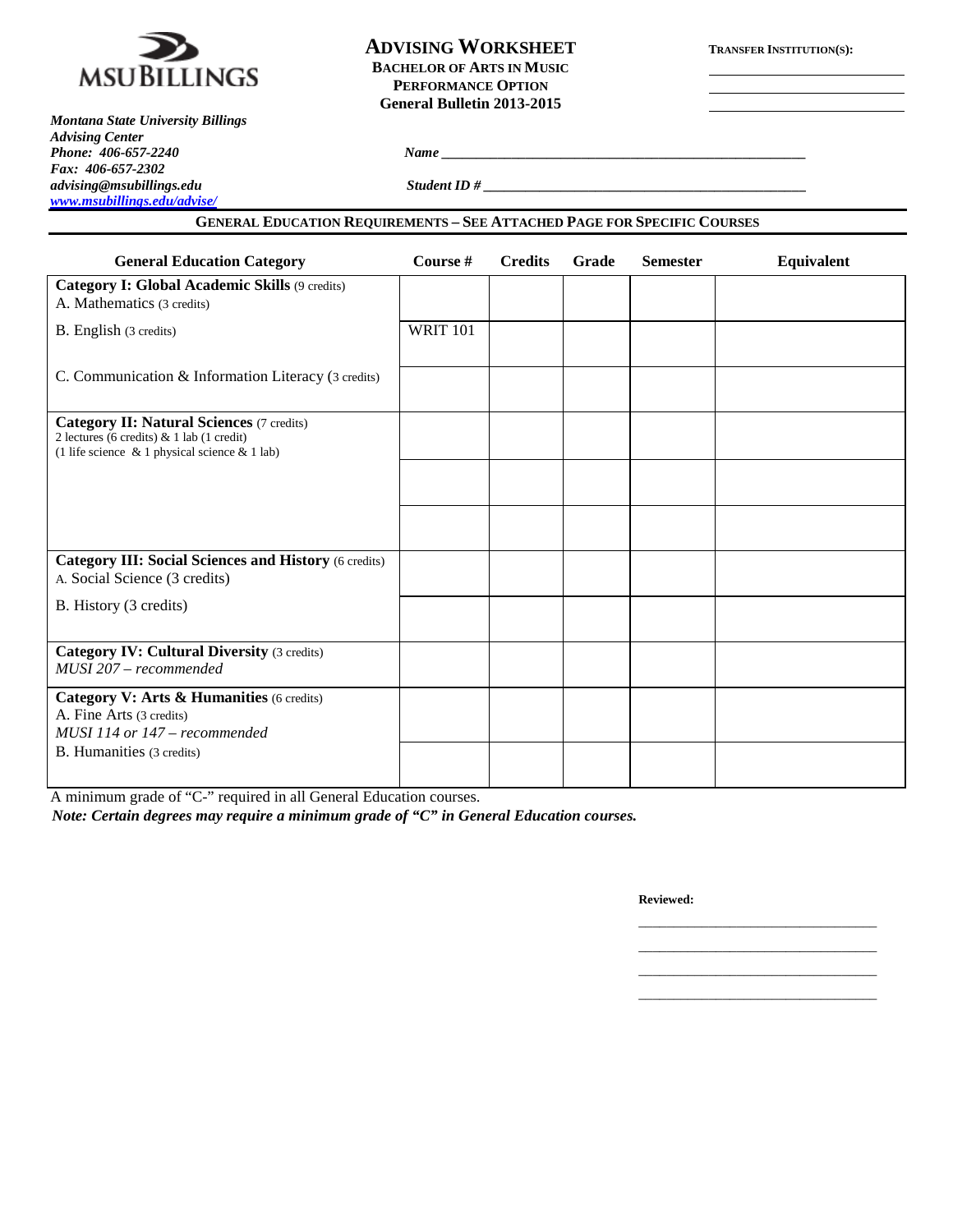# **GENERAL EDUCATION REQUIREMENTS**

|                                        |            | <b>CATEGORY I: GLOBAL ACADEMIC SKILLS</b>                                                          | <b>9</b> credits                           |
|----------------------------------------|------------|----------------------------------------------------------------------------------------------------|--------------------------------------------|
|                                        |            | Students are required to take one course from each subcategory                                     |                                            |
|                                        |            | <b>Subcategory A - Mathematics</b>                                                                 | 3 credits                                  |
| М<br>М                                 | 105<br>114 | Contemporary Mathematics<br><b>Extended Technical Mathematics</b>                                  | 3<br>3                                     |
| М                                      | 121        | College Algebra                                                                                    | 3                                          |
| М                                      | 122        | College Trigonometry                                                                               | 3                                          |
| М                                      | 131        | Mathematics for Elementary Teachers II                                                             | 3                                          |
| М                                      | 143        | <b>Finite Mathematics</b>                                                                          | 4                                          |
| М                                      | 171        | Calculus I                                                                                         | 4                                          |
| <b>STAT</b>                            | 141        | <b>Introduction to Statistical Concepts</b>                                                        | 3                                          |
| <b>STAT</b>                            | 216        | <b>Introduction to Statistics</b>                                                                  | 4                                          |
| <b>Subcategory B - English</b><br>WRIT | 101        | College Writing I                                                                                  | 3 credits<br>3                             |
| WRIT                                   | 121        | Introduction to Technical Writing                                                                  | 3                                          |
| WRIT                                   | 122        | <b>Introduction to Business Writing</b>                                                            | 3                                          |
| WRIT                                   | 201        | College Writing II                                                                                 | 3                                          |
| WRIT                                   | 220        | Business & Professional Writing                                                                    | $\overline{3}$                             |
| WRIT                                   | 221        | <b>Intermediate Technical Writing</b>                                                              | 3                                          |
|                                        |            | Subcategory C- Communication & Information Literacy 3 credits                                      |                                            |
| COMX                                   | 111        | Introduction to Public Speaking                                                                    | 3                                          |
| <b>COMX</b>                            | 115        | Introduction to Interpersonal Communication 3                                                      |                                            |
| LS                                     | 125<br>150 | Research in the Information Age                                                                    | 3<br>3                                     |
| <b>BMIS</b>                            |            | Computer Literacy                                                                                  |                                            |
|                                        |            | <b>CATEGORY II: NATURAL SCIENCES</b><br>6 cr. lecture & 1 cr. lab                                  |                                            |
|                                        |            | Students are required to take one course from each subcategory and                                 |                                            |
|                                        |            | at least one corresponding lab or SCIN 101, 102, 103 & 104<br><b>Subcategory A - Life Sciences</b> | 3-4 credits                                |
| <b>BIOB</b>                            | 101        | Discover Biology                                                                                   | 3                                          |
| <b>BIOB</b>                            | 102        | Discover Biology Lab                                                                               | 1                                          |
| <b>BIOB</b>                            | 160        | Principles of Living Systems                                                                       | 3                                          |
| <b>BIOB</b>                            | 161        | Principles of Living Systems Lab                                                                   | 1                                          |
|                                        |            | <b>Subcategory B - Physical Sciences</b>                                                           | 3-4 credits                                |
| ASTR                                   | 110        | Introduction to Astronomy                                                                          | 3                                          |
| ASTR                                   | 111        | Introduction to Astronomy Lab                                                                      | 1                                          |
| CHMY                                   | 121        | <b>Introduction to General Chemistry</b>                                                           | 3                                          |
| <b>CHMY</b><br><b>CHMY</b>             | 122<br>141 | Introduction to General Chemistry Lab<br>College Chemistry I                                       | 1<br>3                                     |
| <b>CHMY</b>                            | 142        | College Chemistry Laboratory I                                                                     | $\mathbf{1}$                               |
| GEO                                    | 101        | Introduction to Physical Geology                                                                   | 3                                          |
| GEO                                    | 102        | Introduction to Physical Geology Laboratory                                                        | 1                                          |
| GPHY                                   | 112        | Introduction to Physical Geography Lab                                                             | 1                                          |
| GPHY                                   | 111        | Introduction to Physical Geography                                                                 | 3                                          |
| PHSX                                   | 103        | Our Physical World                                                                                 | 3                                          |
| PHSX                                   | 104        | Our Physical World Lab                                                                             | 1                                          |
| <b>PHSX</b>                            | 205<br>206 | <b>College Physics I</b>                                                                           | 3                                          |
| PHSX<br>PHSX                           | 105        | College Physics I Lab<br>Fundamentals of Phys Sci                                                  | $\mathbf{1}$<br>3                          |
| PHSX                                   | 106        | Fundamentals of Phys Sci Lab                                                                       | 1                                          |
|                                        |            | <b>Subcategories A and B - Integrated Sciences</b>                                                 | 7 credits                                  |
|                                        |            | SCIN 101, 102, 103 & 104 Integrated Sciences                                                       | $3, \frac{1}{2}, 3, \frac{1}{2}$           |
|                                        |            | <b>CATEGORY III: SOCIAL SCIENCES AND HISTORY</b>                                                   | 6 credits                                  |
|                                        |            | Students are required to take one course from each subcategory                                     |                                            |
|                                        |            | <b>Subcategory A – Social Sciences</b>                                                             | 3 credits                                  |
| ANTY                                   | 217        | Physical Anthropology & Archeology                                                                 | 3                                          |
| <b>BGEN</b>                            | 105        | <b>Introduction to Business</b>                                                                    | 3                                          |
| COMX                                   | 106        | Communicating in a Dynamic Workplace                                                               | 3                                          |
| PSYX                                   | 231        | <b>Human Relations</b>                                                                             | $\frac{3}{3}$                              |
| <b>ECNS</b>                            | 201        | Principles of Microeconomics                                                                       |                                            |
| <b>ECNS</b><br>EDU                     | 202<br>105 | Principles of Macroeconomics<br><b>Education and Democracy</b>                                     | $\begin{array}{c} 3 \\ 3 \\ 3 \end{array}$ |
| GPHY                                   | 141        | Geography of World Regions                                                                         |                                            |
| HTH                                    | 110        | Personal Health and Wellness                                                                       | 3                                          |
| <b>PSCI</b>                            | 220        | Introduction to Comparative Government                                                             |                                            |
| PSCI                                   | 210        | Introduction to American Government                                                                | $\frac{3}{3}$                              |
| PSYX                                   | 100        | Introduction to Psychology                                                                         | $\frac{3}{3}$                              |
| <b>PSYX</b>                            | 231        | <b>Human Relations</b>                                                                             |                                            |
| SOCI                                   | 101        | Introduction to Sociology                                                                          | 3                                          |
| SOCI                                   | 201        | Social Problems                                                                                    | 3                                          |
| <b>Subcategory B - History</b><br>HSTA | 101        | American History I                                                                                 | 3 credits<br>3                             |
| <b>HSTA</b>                            | 102        | American History II                                                                                | 3                                          |
|                                        |            |                                                                                                    |                                            |

| HSTR | 101 | Western Civilization I                  |   |
|------|-----|-----------------------------------------|---|
| HSTR | 102 | Western Civilization II                 | 3 |
| HSTR | 103 | Honors Western Civilization I           | 3 |
| HSTR | 104 | Honors Western Civilization II          | 3 |
| PSCI | 230 | Introduction to International Relations | 3 |
|      |     |                                         |   |

|             |     | <b>CATEGORY IV: CULTURAL DIVERSITY</b>      | 3 credits |
|-------------|-----|---------------------------------------------|-----------|
| <b>ANTY</b> | 220 | Culture and Society                         | 3         |
| <b>ARTH</b> | 160 | Global Visual Culture                       | 3         |
| <b>COMX</b> | 212 | Introduction to Intercultural Communication | 3         |
| <b>GPHY</b> | 121 | Human Geography                             | 3         |
| HTH         | 270 | Global Health Issues                        | 3         |
| LIT         | 230 | World Literature Survey                     | 3         |
| <b>MUSI</b> | 207 | World Music                                 | 3         |
| <b>NASX</b> | 105 | Introduction to Native American Studies     | 3         |
| <b>NASX</b> | 205 | Native Americans in Contemporary Society    | 3         |
| PHL.        | 271 | Philosophy & Religion of India              | 3         |
| PHL         | 272 | Philosophy & Religion of China/Tibet/Japan  | 3         |
| <b>REHA</b> | 201 | Introduction to Diversity                   | 3         |
| <b>RLST</b> | 170 | The Religious Quest                         | 3         |
| A&SC/       |     |                                             |           |
| SOCI/WS 274 |     | Women, Culture, and Society                 | 3         |
| SPNS        | 150 | The Hispanic Tradition                      | 3         |

## **CATEGORY V: ARTS & HUMANITIES 6 credits**

| Students are required to take one course from each subcategory |     |                                            |           |  |  |
|----------------------------------------------------------------|-----|--------------------------------------------|-----------|--|--|
|                                                                |     | <b>Subcategory A - Fine Arts</b>           | 3 credits |  |  |
| <b>ARTZ</b>                                                    | 101 | Art Fundamentals                           | 3         |  |  |
| ARTZ                                                           | 131 | Ceramics for Non-majors                    | 3         |  |  |
| ARTZ                                                           | 105 | Visual Language-Drawing                    | 3         |  |  |
| <b>CRWR</b>                                                    | 240 | <b>Introduction to Creative Writing</b>    |           |  |  |
| DSGN                                                           | 248 | <b>Computer Presentation and Animation</b> | 3         |  |  |
| FILM                                                           | 160 | Introduction to World Cinema               | 3         |  |  |
| LIT                                                            | 270 | Film & Literature                          | 3         |  |  |
| MUSI                                                           | 101 | <b>Enjoyment of Music</b>                  | 3         |  |  |
| MUSI                                                           | 114 | Band: MSUB Symphonic                       | 1         |  |  |
| <b>MUSI</b>                                                    | 131 | Jazz Ensemble I: MSUB                      |           |  |  |
| <b>MUSI</b>                                                    | 147 | Choral Ensemble: University Chorus         | l         |  |  |
| THTR                                                           | 101 | Introduction to Theatre                    | 3         |  |  |
| <b>THTR</b>                                                    | 120 | Introduction to Acting I                   | 3         |  |  |
|                                                                |     | <b>Subcategory B - Humanities</b>          | 3 credits |  |  |
| <b>ARTH</b>                                                    | 150 | Introduction to Art History                | 3         |  |  |
| <b>HONR</b>                                                    | 111 | Perspectives and Understanding             | 3         |  |  |
| <b>LIT</b>                                                     | 110 | Introduction to Literature                 | 3         |  |  |
| LIT                                                            | 240 | The Bible as Literature                    | 3         |  |  |
| PHL                                                            | 110 | Introduction to Ethics                     | 3         |  |  |
| PHL                                                            | 111 | Philosophies of Life                       | 3         |  |  |
|                                                                |     |                                            |           |  |  |

**Total 31**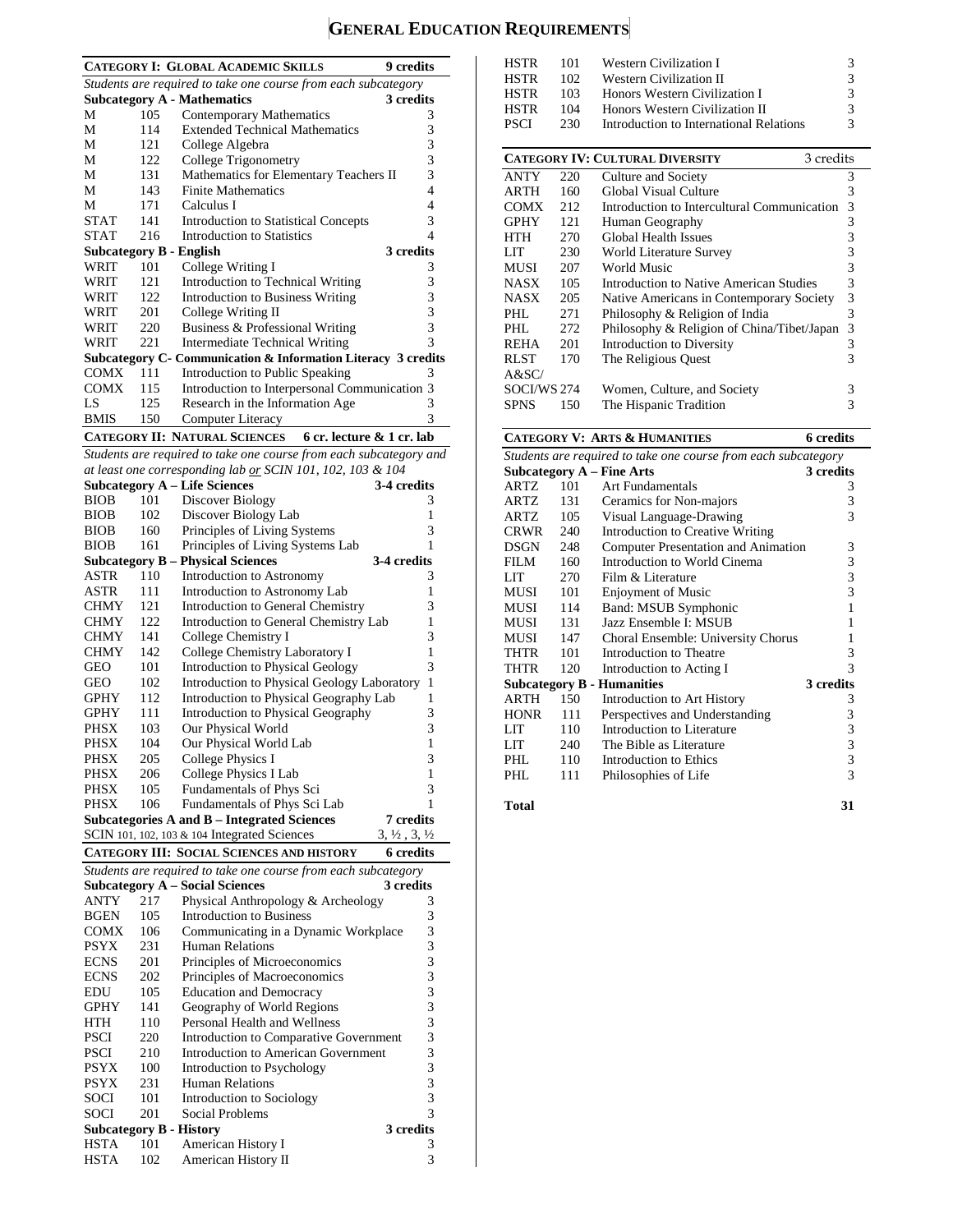| - -<br>Grade<br>Semester<br>∠quivalent<br><b>Course</b><br>- credits - |  |
|------------------------------------------------------------------------|--|
|------------------------------------------------------------------------|--|

*A minimum grade of C or better is required in all major coursework*

| <b>Required Courses</b> |     | А типинит graat of C or beatr is required in an major coursework |              |  |
|-------------------------|-----|------------------------------------------------------------------|--------------|--|
| Musicianship            |     |                                                                  |              |  |
| <b>MUSI</b>             | 105 | Music Theory 1                                                   | 3            |  |
| <b>MUSI</b>             | 106 | Music Theory II                                                  | 3            |  |
| <b>MUSI</b>             | 135 | Keyboard Skills I                                                | $\mathbf{1}$ |  |
| <b>MUSI</b>             | 136 | Keyboard Skills II                                               | 1            |  |
| <b>MUSI</b>             | 140 | Aural Perception I                                               | 1            |  |
| <b>MUSI</b>             | 141 | <b>Aural Perception II</b>                                       | $\mathbf{1}$ |  |
| <b>MUSI</b>             | 205 | Music Theory III                                                 | 3            |  |
| <b>MUSI</b>             | 206 | Music Theory IV                                                  | 3            |  |
| *MUSI                   | 207 | World Music                                                      | 3            |  |
| <b>MUSI</b>             | 235 | Keyboard Skills III                                              | 1            |  |
| <b>MUSI</b>             | 236 | Keyboard Skills IV                                               | 1            |  |
| <b>MUSI</b>             | 240 | Aural Perception III                                             | 1            |  |
| <b>MUSI</b>             | 241 | <b>Aural Perception IV</b>                                       | $\mathbf{1}$ |  |
| <b>MUSI</b>             | 301 | Music History I                                                  | 3            |  |
| <b>MUSI</b>             | 302 | Music History II                                                 | 3            |  |
|                         |     | Two (2) credits of conducting selected from the following:       |              |  |
| <b>MUSI</b>             | 335 | <b>Instrumental Conducting</b>                                   | 2            |  |
| <b>MUSI</b>             | 336 | <b>Choral Conducting</b>                                         |              |  |
| <b>MUSI</b>             | 399 | Junior Recital                                                   | $\mathbf{1}$ |  |
| <b>MUSI</b>             | 440 | Orchestration                                                    | 3            |  |
| <b>MUSI</b>             | 443 | Music Form and Style                                             | 3            |  |
| <b>MUSI</b>             | 499 | <b>Senior Recital</b>                                            | 1            |  |

**39 credits**

|  | Four (4) credits selected from the following performance ensembles, any of which may be repeated:<br>MUSI 108 Orchestra (MSUB), *MUSI 114 Band (MSUB Symphonic), *MUSI 147 Choral Ensemble (MSUB University Chorus)<br>Four (4) credits selected from the following performance ensembles, any of which may be repeated:<br>MUSI 364 (Symphonic Band), MUSI 365 (Symphony Orchestra), and MUSI 312 (Choir III: University Chorus) |
|--|-----------------------------------------------------------------------------------------------------------------------------------------------------------------------------------------------------------------------------------------------------------------------------------------------------------------------------------------------------------------------------------------------------------------------------------|

**r**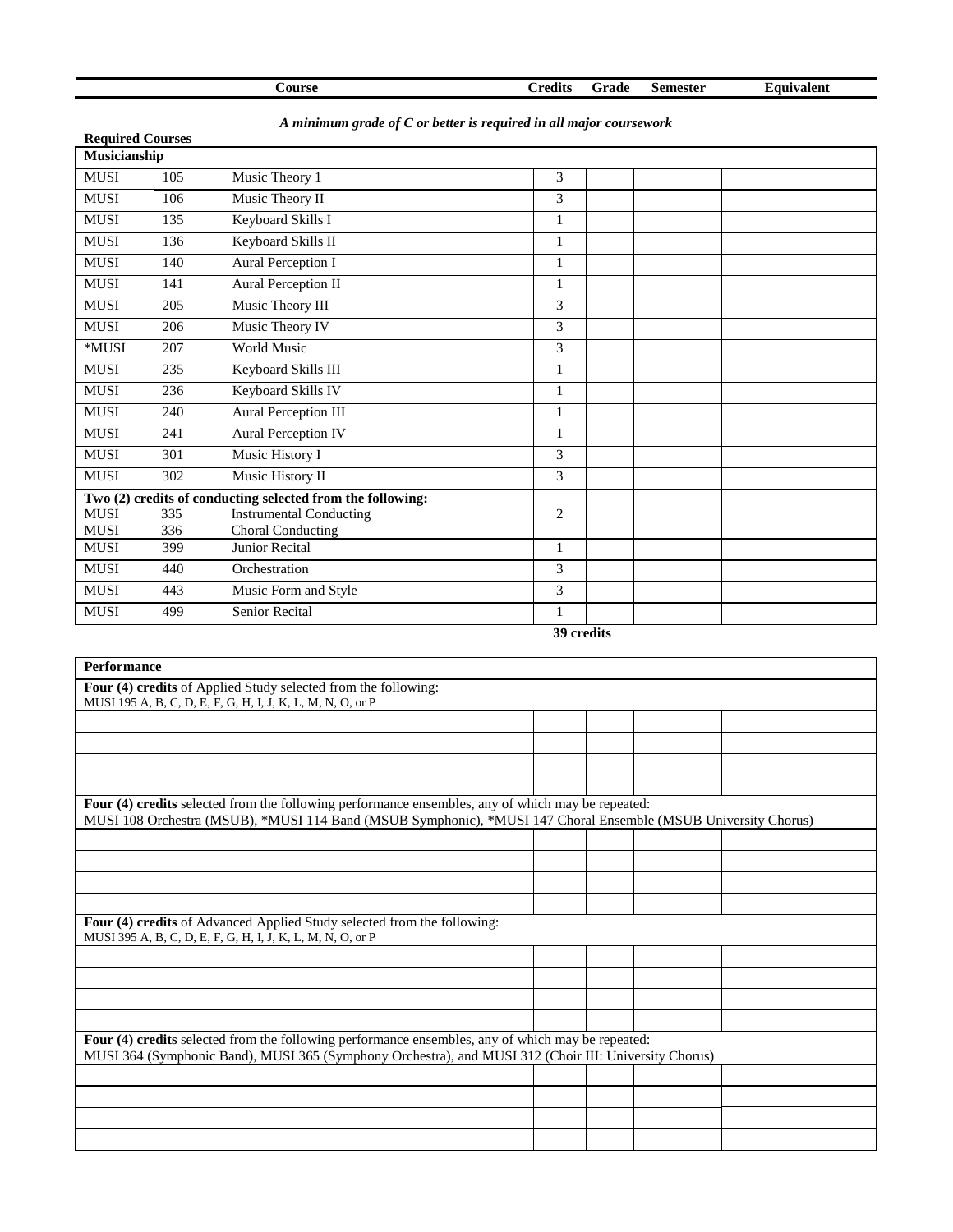**Upper Divisional Juries:** Music majors must pass an upper divisional jury before registering for 300 Level Advanced Applied Music courses. Students must apply for upper divisional with the chairperson at least two weeks prior to the proposed jury date. Following are the upper divisional requirements: 1) A closed audition before a faculty committee. This audition may be performed during the semester, or during semester end juries. It must be 30 minutes in length and consist of at least two solo works of varying styles that demonstrate appropriate technical and musical ability, as well as scales, and other performance requirements specified by the student's applied teacher. 2) A working copy of the student's transcript to verify satisfactory progress in MUSI 105 and MUSI 106.

| <b>Music Technology</b><br>MUST 294 Seminar: Recording Technology   |                          |                                                                                            | $\overline{2}$ |  |  |
|---------------------------------------------------------------------|--------------------------|--------------------------------------------------------------------------------------------|----------------|--|--|
|                                                                     | <b>Advanced Pedagogy</b> |                                                                                            |                |  |  |
|                                                                     |                          | The following courses are required of all <b>piano</b> students:                           |                |  |  |
| <b>MUSE</b>                                                         | 330                      | Keyboard Pedagogy                                                                          | 1              |  |  |
| <b>MUSE</b>                                                         | 430                      | Keyboard Pedagogy II                                                                       | 1              |  |  |
| <b>MUSI</b>                                                         | 432                      | Keyboard Literature                                                                        | 2              |  |  |
|                                                                     |                          | The following courses are required of all voice students:                                  |                |  |  |
| <b>MUSI</b>                                                         | 281                      | Diction I: English and Italian                                                             | 2              |  |  |
| <b>MUSI</b>                                                         | 282                      | Diction II: French and German                                                              | 2              |  |  |
| <b>MUSI</b><br>442<br>Advanced Vocal Studio Pedagogy and Literature |                          |                                                                                            |                |  |  |
|                                                                     |                          | Woodwind, Brass, Percussion, and Guitar students must choose one of the following courses: |                |  |  |
| <b>MUSI</b>                                                         | 438A                     | Advanced Instrumental Studio Pedagogy and<br>Literature: Guitar                            | 2              |  |  |
| <b>MUSI</b>                                                         | 438B                     | Advanced Instrumental Studio Pedagogy and<br>Literature: Flute and Single Reed             | 2              |  |  |
| <b>MUSI</b>                                                         | 438C                     | Advanced Instrumental Studio Pedagogy and<br>Literature: Double Reed                       | 2              |  |  |
| <b>MUSI</b>                                                         | 438D                     | Advanced Instrumental Studio Pedagogy and<br>Literature: High Brass                        | 2              |  |  |
| <b>MUSI</b>                                                         | 438E                     | Advanced Instrumental Studio Pedagogy and<br>Literature: Low Brass                         | 2              |  |  |
| <b>MUSI</b>                                                         | 438F                     | Advanced Instrumental Studio Pedagogy and<br>Literature: Percussion                        | 2              |  |  |

### **Restricted Electives Selected with Advisor Approval** (6 credits)

**Unrestricted Electives** The total number of elective credits required for the degree will be determined by the student's advanced pedagogy requirements and the number of courses a student elects to take which fulfills both the General Education and major requirements. Electives should be chosen in consultation with an academic advisor.

### **BACHELOR OF ARTS DEGREE IN MUSIC – PERFORMANCE OPTION**